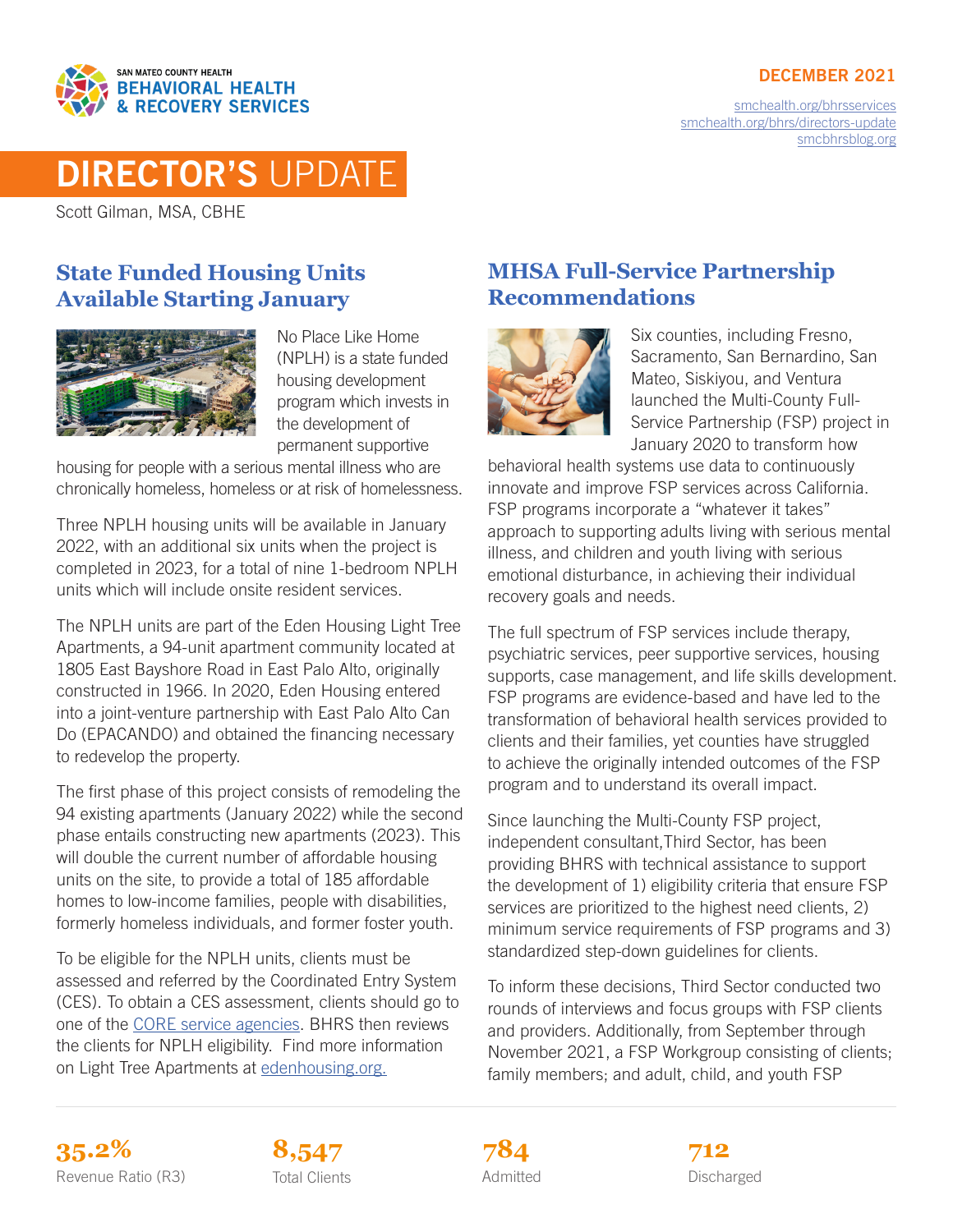providers and stakeholders convened to provide input on FSP service requirements and outcomes that would support continuous improvement planning.

The workgroup concluded with a list of recommendations to address the following areas of FSP programming (See the workgroup's [recommendations document](https://www.smchealth.org/sites/main/files/fsp_workgroup_feedback_addressed_drafttoreview_final.pdf) for the full details on input received and how these will be addressed by BHRS moving forward on the [MHSA page](https://www.smchealth.org/bhrs/mhsa)).

- Set minimum FSP service requirements
- Identify additional FSP client/family resources
- Support staff retention and appropriate contractor rates
- Develop trauma-informed FSP providers
- Prioritize substance use integration
- Strengthen peer and family supports
- Ensure housing access and retention services
- Incorporate step-down services and guidelines
- Enhance ongoing data collection and evaluation

# **Student Loan Repayment Opportunity for Behavioral Health Providers**



The San Mateo County BHRS Student Loan Repayment Program cycle is now open.

This program is being offered by the BHRS Workforce Education and Training (WET) component of

the Mental Health Services Act (MHSA). The passage of MHSA, in November 2004, provided a unique opportunity to expand and improve the workforce that supports public behavioral health systems, including educational loan repayment assistance to professionals identified at the local level as serving in high need positions.

The following BHRS staff and county contracted providers may be eligible to apply to receive up to a \$25,000 onetime loan payment to their student loan provider:

- Some newly hired classifications may be offered a one-time payment to their student loan holder (as a part of their job offer) after they have successfully completed one year of service and agree to work for BHRS for two full additional calendar years.
- BHRS staff and contracted providers in some classifications/programs who have been working for

two years are eligible for a one-time payment to their student loan holder.

The application can be found [here](https://oshpd.sjc1.qualtrics.com/jfe/form/SV_8Jt1BS52a39kCdn). Contact Aileen Dizon, CalMHSA at [aileen.dizon@calmhsa.org](mailto:aileen.dizon%40calmhsa.org?subject=) for questions about the application and selection process.

# **Making Way for a 3-Digit Crisis Line**



Callers in the 650-area code are now required to dial the full  $1+$ 10-digits for all local calls, even when calling another 650 number. The 650 area code, which covers most of San Mateo County and part of Santa Clara

County, including Palo Alto, is one of nine counties in California (82 across the country) that were required to make this transition on October 24.

This transition makes way for the Federal Communications Commission's adoption of the new three-digit 988 abbreviated dialing code to reach the National Suicide Prevention Lifeline, which has an expansive network of approximately 180 crisis centers nationwide (including the San Mateo County StarVista Crisis Line).

The 988 nationwide hotline is expected to be available starting July 16, 2022. Until then, the National Suicide Prevention Lifeline can be reached by calling 1-800- 273-8255 (1-800-273-TALK) or by calling the San Mateo County StarVista Crisis Line at 1-650-579-0350.

# **Youth and Transition Age Youth Mobile Crisis Planning Grant**

Behavioral Health and Recovery Services was recently awarded \$200,000 from the Crisis Care Mobile Units Program Planning Grant, administered by the California Department of Health Care Services to support and expand behavioral health mobile crisis and non-crisis services.

The grant funds the San Mateo County Youth and Transition Age Youth Mobile Crisis Planning Project and runs from 9/15/21 through 2/14/23.

The project includes a comprehensive planning process to identify the gaps and unmet needs for youth and transition-aged youth (age 25 and younger) within the county's mobile crisis response services. It explores best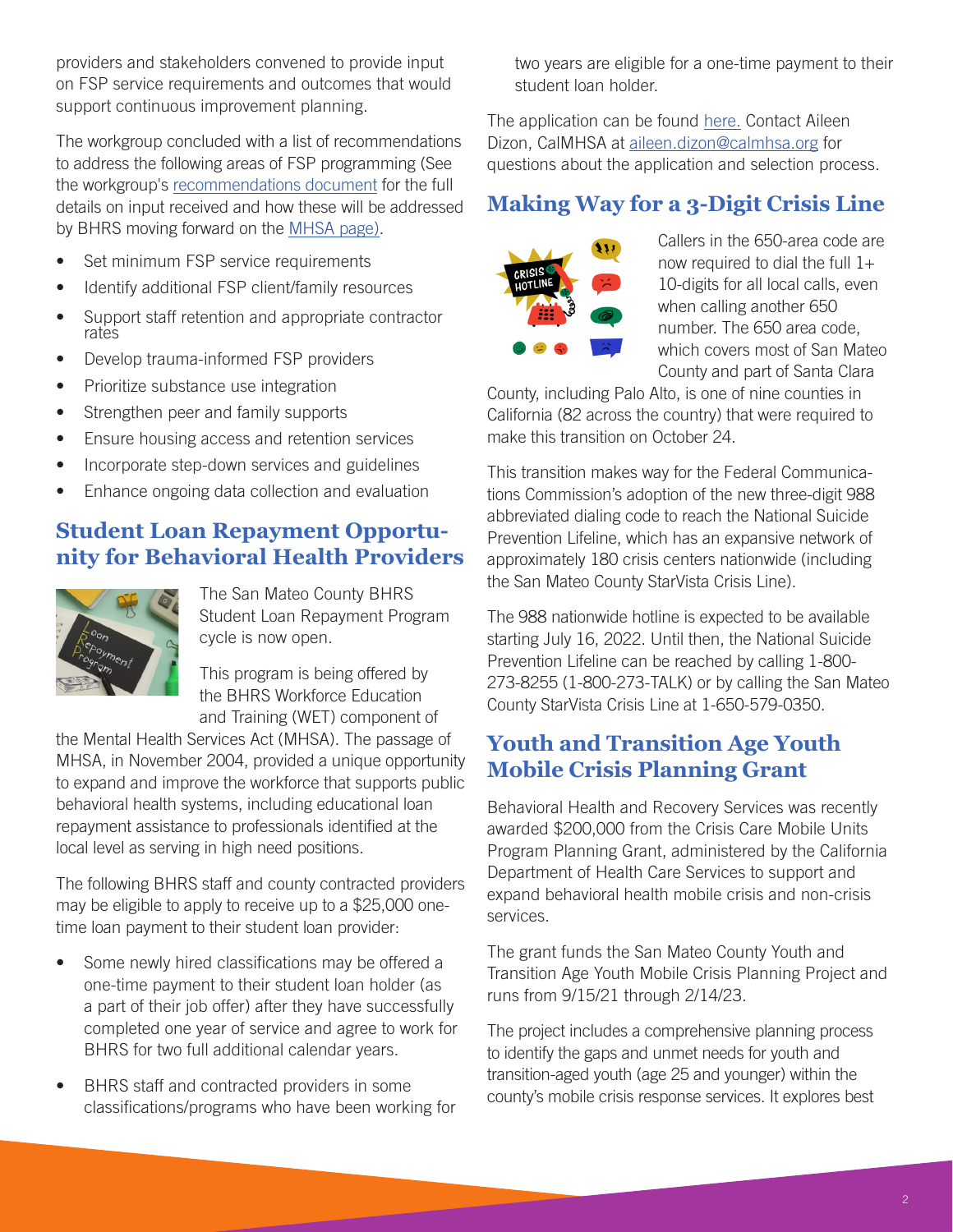practice strategies that have been effective elsewhere in filling similar gaps, and is working collaboratively with our community partners/stakeholders to develop an action plan to create new or expand and integrate existing mobile crisis response services to fill these gaps.

### **Employee Service Awards**



Congratulations to the following BHRS employees who are being recognized by the County of San Mateo this month for their dedicated years of service:

#### 20 Years

• Denise Mosely, Alcohol & Other Drug Services

#### 10 years

- Riss Archuleta, Canyon Oaks Youth Center
- Eugene Canotal, North County Mental Health Youth
- Noe Chavez Coto, Access Call Center
- Shirley Chu, Total Wellness
- Cynthia Donis, Pre-to-3/Partners
- Nathalie Gangel, Therapeutic Day School
- Marianne Maneja, Primary Care Interface

### **Consumer Rights & Grievances**

BHRS Clients/consumers have rights, including the right to report problems and be heard about the services they receive. Below are some resources for clients who would like to change their provider or file a grievance for mental health or substance use services received by BHRS and/or contracted providers:

#### Change Provider or File a Grievance

- Change of Provider Request Form
- Grievance/Problem Resolution Brochure
- Medicare Complaints Form Privacy Practices
- Get help filing a complaint at the Office of Consumer and Family Affairs
- Consumer Rights Poster

#### Information about Consumer Rights

- Your Right to an Interpreter
- Notice of Privacy Practices
- Information About Advance Health Care Directives

These resources can be found on the BHRS new client information webpages in [English,](https://www.smchealth.org/new-client-information-english) S[panish](https://www.smchealth.org/new-client-information-spanish), [Chinese,](https://www.smchealth.org/new-client-information-chinese) [Tagalog](https://www.smchealth.org/new-client-information-filipino).

### **Booster Shots Now Available for Everyone 18 and Older**



County health officials are urging all eligible adults to receive a COVID-19 booster shot as soon as possible. The County offers a free booster clinic at the San Mateo County Event Center, 1346 Saratoga Drive, San Mateo.

Anyone over 18 who is six or more months past their second dose of Pfizer or Moderna, or two or more months past the Johnson and Johnson dose, may receive a booster at a County-operated clinic.

Your booster shot can be a different brand than the vaccine you received before, as long as you completed your original vaccination series (one dose of Johnson & Johnson or two doses of Pfizer or Moderna).

To book your booster shot or find a walk-in clinic, visit [My Turn](https://myturn.ca.gov/). Appointments are preferred but not required for either the booster clinic or for first or second doses. Walk-ins are accepted. (For those who have not yet received the COVID-19 vaccine, first doses are also available at the Event Center.)

County Health is stressing the importance of a booster especially for those at risk: individuals 65 years and older and those with underlying medical conditions or those who live or work in situations that potentially expose them to COVID-19 transmission.

"Boosters are critical for these at-risk groups, especially residents over 65, as the holiday travel season begins," said Scott Morrow, MD, San Mateo County Health Officer.

The California Department of Public Health provides [additional guidance](https://www.cdph.ca.gov/Programs/CID/DCDC/Pages/COVID-19/COVID-19-Vaccine-Boosters.aspx). More information on San Mateo County vaccine clinics at [www.smchealth.org/coronavirus](http://www.smchealth.org/coronavirus).

Note that private health care providers, pharmacies, County-run clinics, schools and other organizations and businesses provide booster as well as first and second dose vaccine shots.